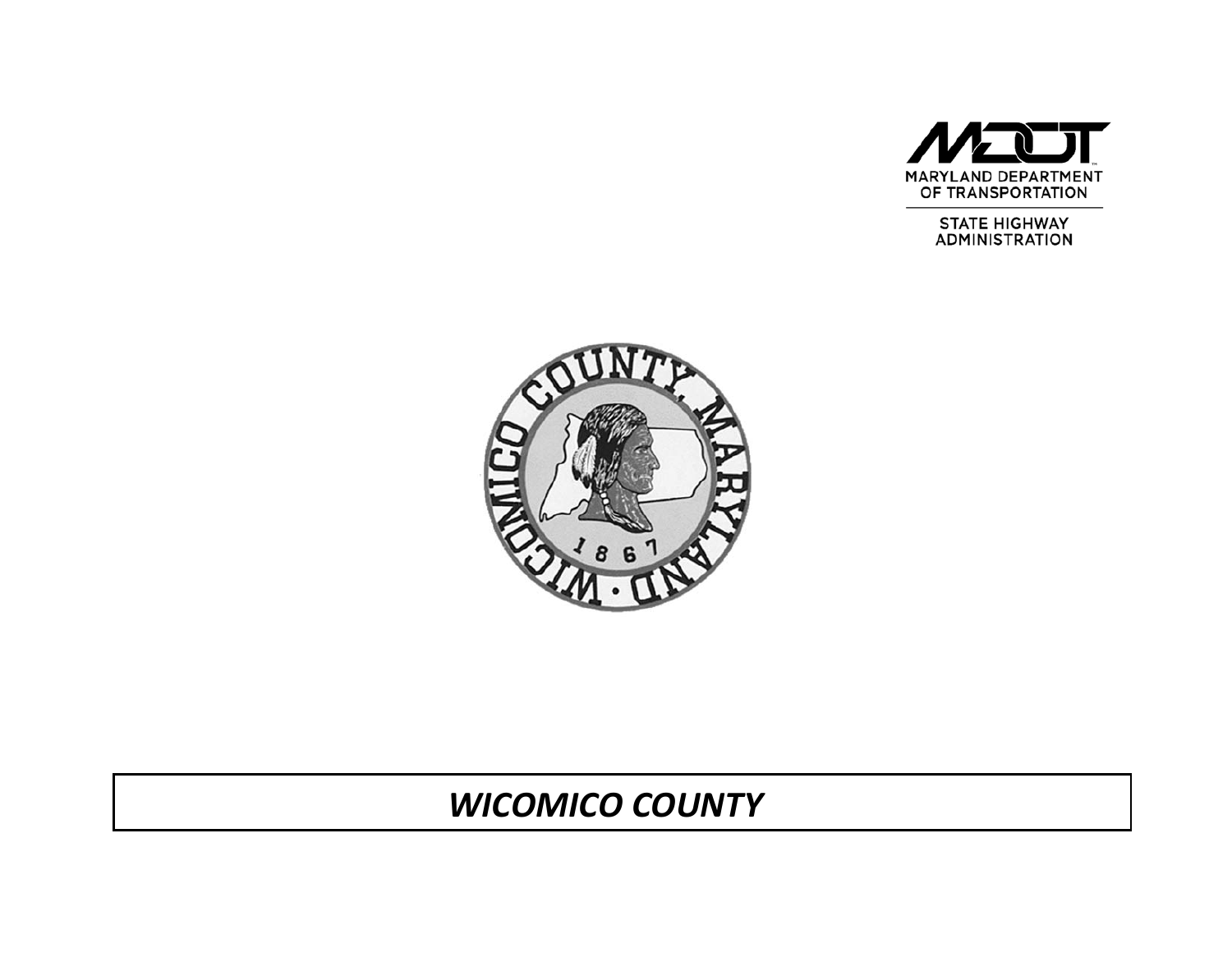#### *STATE HIGHWAY ADMINISTRATION -- Wicomico County -- Line 1 Primary Construction Program*



### **STATE GOALS : Maryland Transportation Plan (MTP) Goals/Selection Criteria:**

- 
- 

 **Better Transportation Choices & Connections**

**EXPLANATION: The existing structure is nearing the end of its useful service life.**

**PROJECT: US 13 Business, Salisbury Boulevard**

**DESCRIPTION: Replacement of Bridge No. 2200400 over East Branch Wicomico River.**

**PURPOSE & NEED SUMMARY STATEMENT:** The existing structure, built in 1937, is nearing the end of its **useful service life. It is currently in fair condition and posted for weight restrictions.**

**X**<br> **X** Safe, Secure, and Resilient Constant Construction Construction Construction Construction Construction Construction Construction Construction Construction Construction Construction Construction Construction Constru **Economic Opportunity & Reduce Congestion Fiscal Responsibility Fiscal Responsibility Responsibility Responsibility** Maintain & Modernize <u>Protection Business Departmental Protection</u> Project Outside PFA Exception Will Be Required **SMART GROWTH STATUS:** Project Not Location Specific Not Subject to PFA Law

**STATUS: Engineering and right-of-way underway.**

**SIGNIFICANT CHANGE FROM FY 2021 - 26 CTP: The cost increase of \$7.6 million is due to the addition of construction funding.** 

| $\overline{\mathsf{x}}$ SPECIAL<br>lxl<br><b>OTHER</b><br><b>FEDERAL</b><br>GENERAL<br><b>POTENTIAL FUNDING SOURCE:</b> |                  |                 |                 |                |               |                                                  |             |                |                                           | <b>Classification:</b>       |                 |                                   |                                                                  |
|-------------------------------------------------------------------------------------------------------------------------|------------------|-----------------|-----------------|----------------|---------------|--------------------------------------------------|-------------|----------------|-------------------------------------------|------------------------------|-----------------|-----------------------------------|------------------------------------------------------------------|
|                                                                                                                         | <b>TOTAL</b>     |                 |                 |                |               |                                                  |             |                |                                           |                              |                 | <b>STATE - Principal Arterial</b> |                                                                  |
| <b>PHASE</b>                                                                                                            | <b>ESTIMATED</b> | <b>EXPENDED</b> | <b>EXPENDED</b> | <b>CURRENT</b> | <b>BUDGET</b> | <b>SIX</b><br>PROJECTED CASH REQUIREMENTS        |             | <b>BALANCE</b> | <b>FEDERAL - Other Principal Arterial</b> |                              |                 |                                   |                                                                  |
|                                                                                                                         | <b>COST</b>      | <b>THRU</b>     | IN              | <b>YEAR</b>    | <b>YEAR</b>   | <b>YEAR</b><br><b>FOR PLANNING PURPOSES ONLY</b> |             |                | TO.                                       | <b>STATE SYSTEM: Primary</b> |                 |                                   |                                                                  |
|                                                                                                                         | (\$000)          | 2021            | 2021            | 2022           | 2023          | $\dots$ 2024 $\dots$                             | 2025        | 2026           | 2027                                      | <b>TOTAL</b>                 | <b>COMPLETE</b> |                                   | <b>Estimated Annual Average Daily Traffic (vehicles per day)</b> |
| Planning                                                                                                                | 0                | 0               | 0               | 0              | 0             | 0                                                | 0           |                | 0                                         | 0                            | $\mathbf 0$     | <b>CURRENT (2021)</b>             | 28,700                                                           |
| Engineering                                                                                                             | 2,000            | 1,699           | 83              | 158            | 143           | 0                                                | 0           | 0              | 0                                         | 301                          | 0               |                                   |                                                                  |
| Right-of-way                                                                                                            | 1,714            | 1,550           | 425             | 164            | 0             | 0                                                | $\bf{0}$    | 0              | 0                                         | 164                          | $\mathbf 0$     | PROJECTED (2041)                  | 34,390                                                           |
| <b>Utilities</b>                                                                                                        | 660              | 13              | 11              | 523            | 124           | 0                                                | $\mathbf 0$ | 0              | 0                                         | 647                          | $\bf{0}$        |                                   |                                                                  |
| Construction                                                                                                            | 7,000            | 13              | 13              | 0              | 756           | 2,982                                            | 2,575       | 674            | 0                                         | 6,987                        | $\bf{0}$        |                                   |                                                                  |
| Total                                                                                                                   | 11,374           | 3,275           | 532             | 845            | 1,023         | 2,982                                            | 2,575       | 674            | $\mathbf{0}$                              | 8,099                        | 0               |                                   |                                                                  |
| <b>Federal-Aid</b>                                                                                                      | 6,273            | 12              | 12              | 569            | 832           | 2,326                                            | 2,008       | 526            | 0                                         | 6,261                        | $\bf{0}$        |                                   |                                                                  |
| Special                                                                                                                 | 5,101            | 3,263           | 519             | 276            | 191           | 656                                              | 567         | 148            | 0                                         | 1,838                        | 0               |                                   |                                                                  |
| Other                                                                                                                   |                  | 0               |                 | 0              | $\bf{0}$      | $\bf{0}$                                         | $\mathbf 0$ |                |                                           | $\Omega$                     | 0               |                                   |                                                                  |

**STIP REFERENCE #WI2221 12/01/2021**